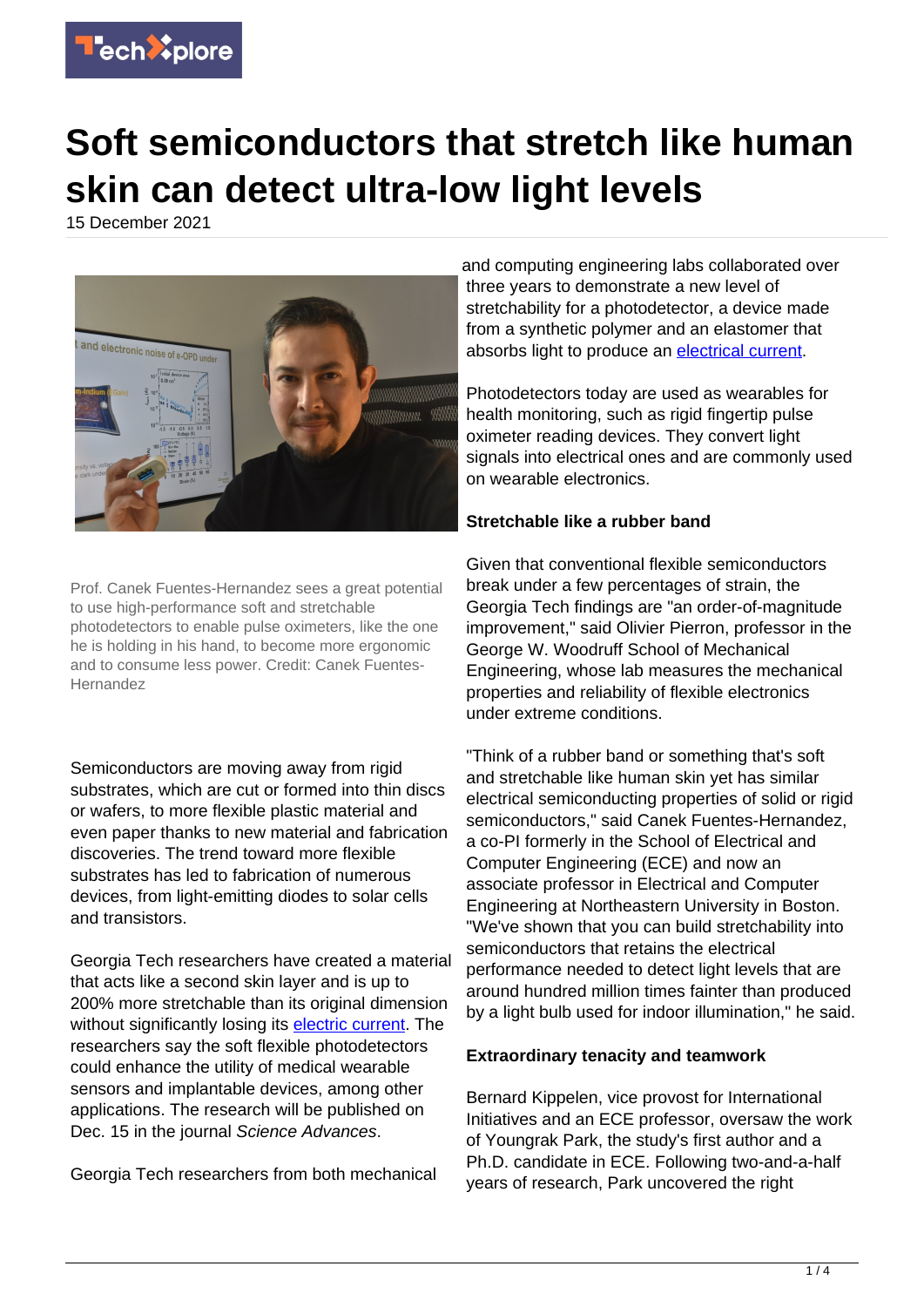

combination of chemical compounds that produced a super-soft material with the ability to generate and conduct electricity when exposed to light.

Park found the perfect ratio for all parts of the [semiconductor layer](https://techxplore.com/tags/semiconductor+layer/) to maintain high performance in the photodetector. But it was painstaking work to prove the materials' stretchability, especially given that a single layer was 1,000 times thinner than a human hair.

Park relied on Kyungjin Kim, then a Georgia Tech Ph.D. mechanical engineering student, to test the material's reliability. He continued to provide Kim with larger, thicker samples until one with a thickness of 500 nanometers worked.

"It was still super thin. Under dry conditions, it would just crumble. We had to use a water reservoir to keep its shape," recalled Kim, now an assistant professor in the University of Connecticut's Department of Mechanical Engineering.

Elaborating on how difficult it was to measure pure mechanical properties of a photoactive layer, Pierron noted, "Electronic devices are very brittle typically, which is okay with conventional devices fabricated on rigid substrates. But as soon as you use soft substrates that becomes an issue."

The water acted like plastic wrap, keeping the thin films in place without crumbling or losing shape, enabling the researchers to stretch the material and measure its [mechanical properties.](https://techxplore.com/tags/mechanical+properties/)



Kyungjin Kim demonstrating a stretched elastomer film. While at Georgia Tech, Kim was co-advised by Olivier Pierron, professor in the George W. Woodruff School of Mechanical Engineering and by Samuel Graham, former chair of the Woodruff School of Mechanical Engineering. Credit: Kyungjin Kim

To test for electrical signals coming out of the device under illumination, electronic terminals had to be embedded on it. Yet, those terminals had to be deformable, too, or the entire device would become rigid.

"Fabricating stretchable electronic terminals was a major challenge in and of itself," said ECE Ph.D. graduate Felipe Andres Larrain, who worked closely with Park and focused on the embedded components. He is now an assistant professor at Adolfo Ibáñez University in Chile.

While this breakthrough material has been initially integrated into a photodetector and tested for electrical functionality, more testing and optimization is needed to show the materials' stretchability under multimodal loads, and its shelf stability.

"What's exciting is what these materials and the devices will enable us to develop?namely, the concept of intelligence systems. You have functional surfaces that combine sensors that monitor all kinds of physical properties," said Graham, former chair of the Woodruff School of Mechanical Engineering and now Dean of Engineering at the University of Maryland.

"This is a very good example of interdisciplinary research—none of this work would have been possible without the collaboration between electrical and mechanical engineers," Kippelen said. "In the lab we didn't have any prior experience with stretchable materials. Figuring out how to measure this took a lot of perseverance, creativity and hard work."

## **New smart applications possible**

The researchers are most excited about the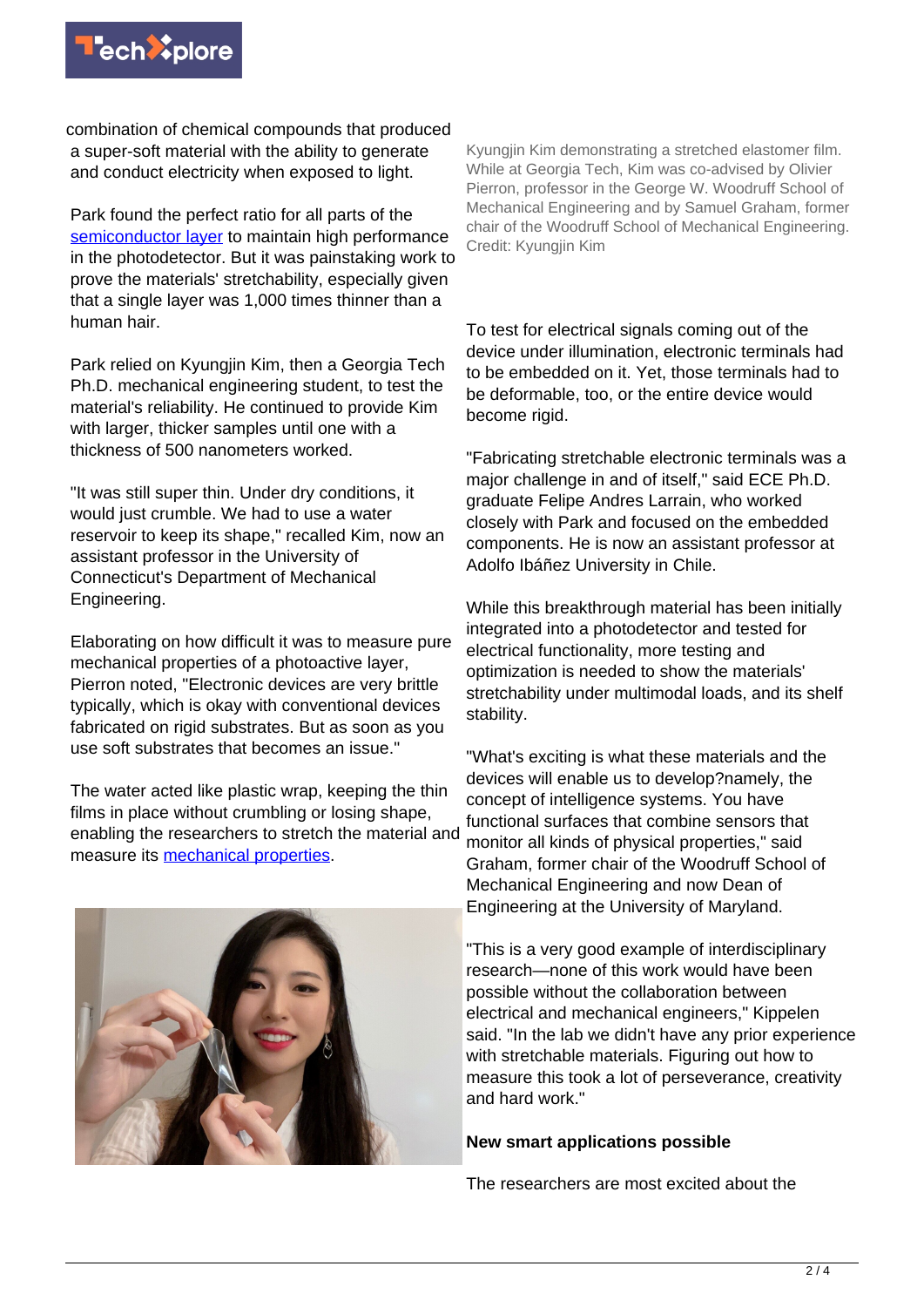

potential of the material to enhance medical wearables. Typically, wristwatches that use rigid [biosensors](https://techxplore.com/tags/biosensors/) have limitations since flexing the wrist can completely change the sensor's measurements. They are subject to "motion artifact," or degraded image quality, caused when a person moves.

"Moving around can drastically affect the usability of collected data but being able to reposition devices on the body to minimize or eliminate motion artifact is a big deal," noted Gabriel Cahn, a project manager for Huxley Medical, a biosensor startup in Atlanta, who recently graduated from Georgia Tech with a doctorate in flexible electronics. "Having electronics that can flex, twist, bend and conform to non-flat surfaces and move with your body will allow you to place these sensors in more advantageous places to collect biometric data. It will be infinitely more useful in helping diagnose or monitor existing medical illnesses."

The research team foresees rich applications for the soft and stretchable polymer blend beyond wearables for health monitoring. "The soft device also could be attractive for implantable electronics for bio-electronic applications since the interfaces comply with the dynamic motion of the soft biological tissues, reducing the foreign body reaction," said Kim.

"The potential is fantastic," added Larrain. "In the long-term, you could develop sensors that could enhance or even replace the human eye or be applied to robotic eyes."

Fuentes sees the material working in smart agriculture applications, where farmers could attach light sensors into fruits or other produce to monitor growth, disease and to better time harvesting.

Kippelen believes the rubber-like photodiodes that detect ultralow light levels could find applications in detecting, identifying, and characterizing ionizing radiation for nuclear fuel cycle monitoring.

 **More information:** Youngrak Park et al, Skin-like low-noise elastomeric organic photodiodes, Science Advances (2021). [DOI:](http://dx.doi.org/10.1126/sciadv.abj6565) [10.1126/sciadv.abj6565](http://dx.doi.org/10.1126/sciadv.abj6565)

Provided by Georgia Institute of Technology